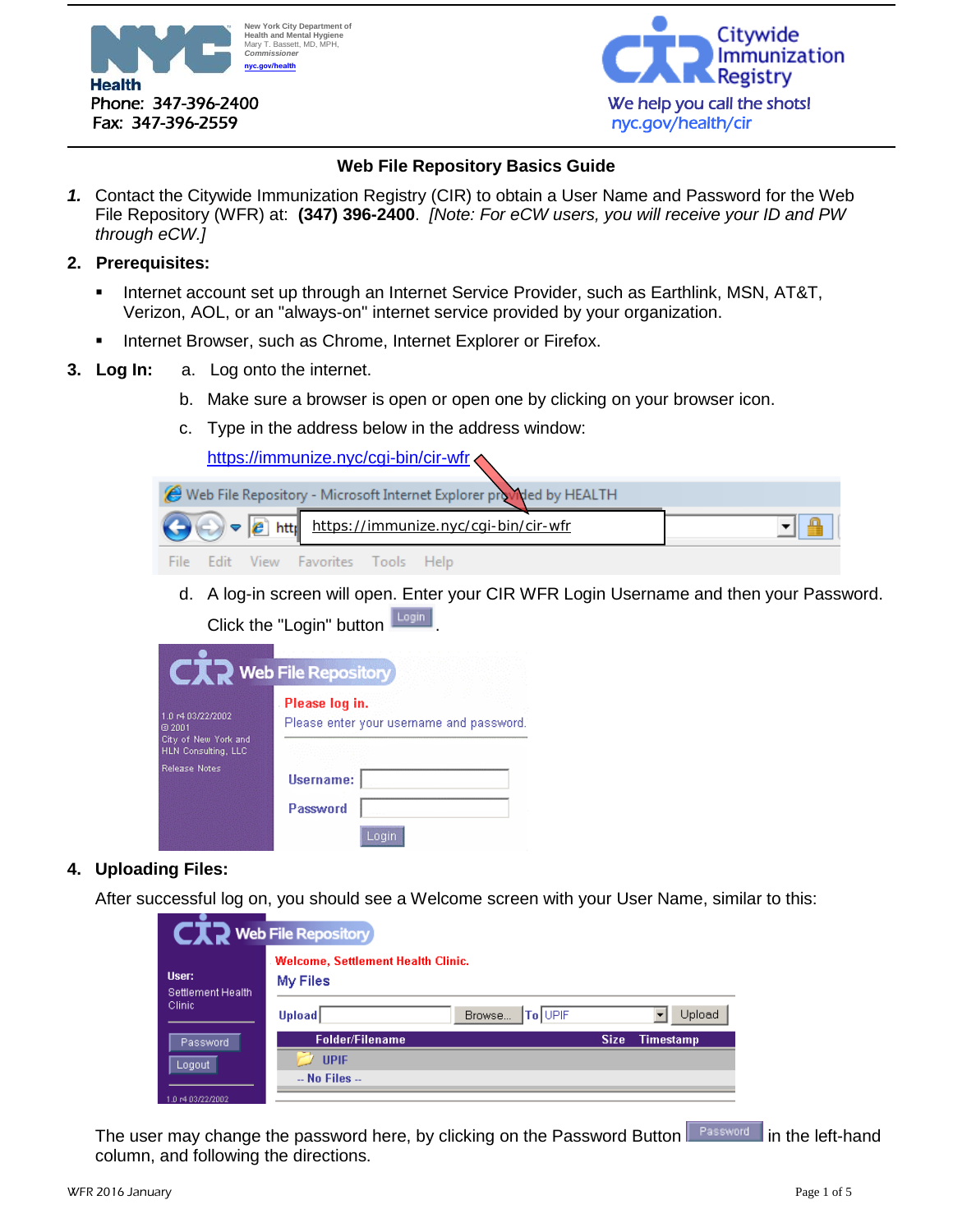To upload your files to the UPIF Files folder of the CIR:

*[Note: For eCW users, skip and go to* **5- Obtain Feedback***.]*

a. First click on the Browse button  $\sqrt{\frac{B_{\text{rowse}}}{B_{\text{rowse}}}}$  (near the top of the screen) and browse your directories to select your file(s). Once you have located your file(s), click on the Upload Button

Upload | to upload your file(s) into the UPIF Files folder of the CIR. The UPIF folder is the default. You may upload as many files as you need. If you have large files or many files, you may submit a zipped file. Our system will accept compressed files, such as zip and tar. Each file should be no larger than 1MB.

b. If your Upload is successful, you will see your file(s) listed, along with the Status and Timestamp. See example, below. The file will be automatically processed after about 5 minutes usually, and the Status will change. (If there are a number of large files in queue from your practice or other practices, processing may take longer.)

| Temporary                           | <b>My UPIF Files</b><br>Click on a UPIF file's name or status attribute to see more file processing details. |                            |  |
|-------------------------------------|--------------------------------------------------------------------------------------------------------------|----------------------------|--|
| <b>User Menu</b><br><b>My Files</b> | Browse<br><b>Upload</b>                                                                                      | To UPIF Files<br>Upload    |  |
|                                     |                                                                                                              |                            |  |
|                                     | <b>Folder/Filename</b>                                                                                       | Timestamp<br><b>Status</b> |  |
| Password<br>Logout                  | <b>UPIF Files</b>                                                                                            |                            |  |

## **5. Obtain Feedback:**

After you see the Status change from Pending to a different message, click on either the file name or file status to view the file processing results.

## **Interpreting file level status feedback messages:**

- a. **Pending**: (in blue text) The file is not yet processed.
- b. **Processed**: (in green text) The file is processed and no errors were detected. Click on either the filename or the status and a new window will open up with summary statistics at the file level.
- c. **Errors detected**: (in orange text) The file is processed, but there was at least one record in the file with an error. Click on either the filename or status and a new window will open up with summary statistics at the file level, as well as, detailed information on the errors that were found in the file.
- d. **Rejected, Error, or Preproc Rejected:** (in red text) If you receive any one of these three messages, the file was rejected. Click on either the filename or the status and a new window will open up that will describe the reason why the file was rejected.
- e. **Click for Details:** (in black text) Multiple files were processed in the batch and some errors were detected. Click on either the filename or the status and a new window will open with summary statistics at the file level as well as detailed information on the errors that were detected. The first line tells the number of files processed, followed by the file names and file status. Usually one or more files either had errors or were rejected.

If you need any further details about your files, please call the CIR at, **(347) 396-2400**, and ask to speak to Fritzner Paul.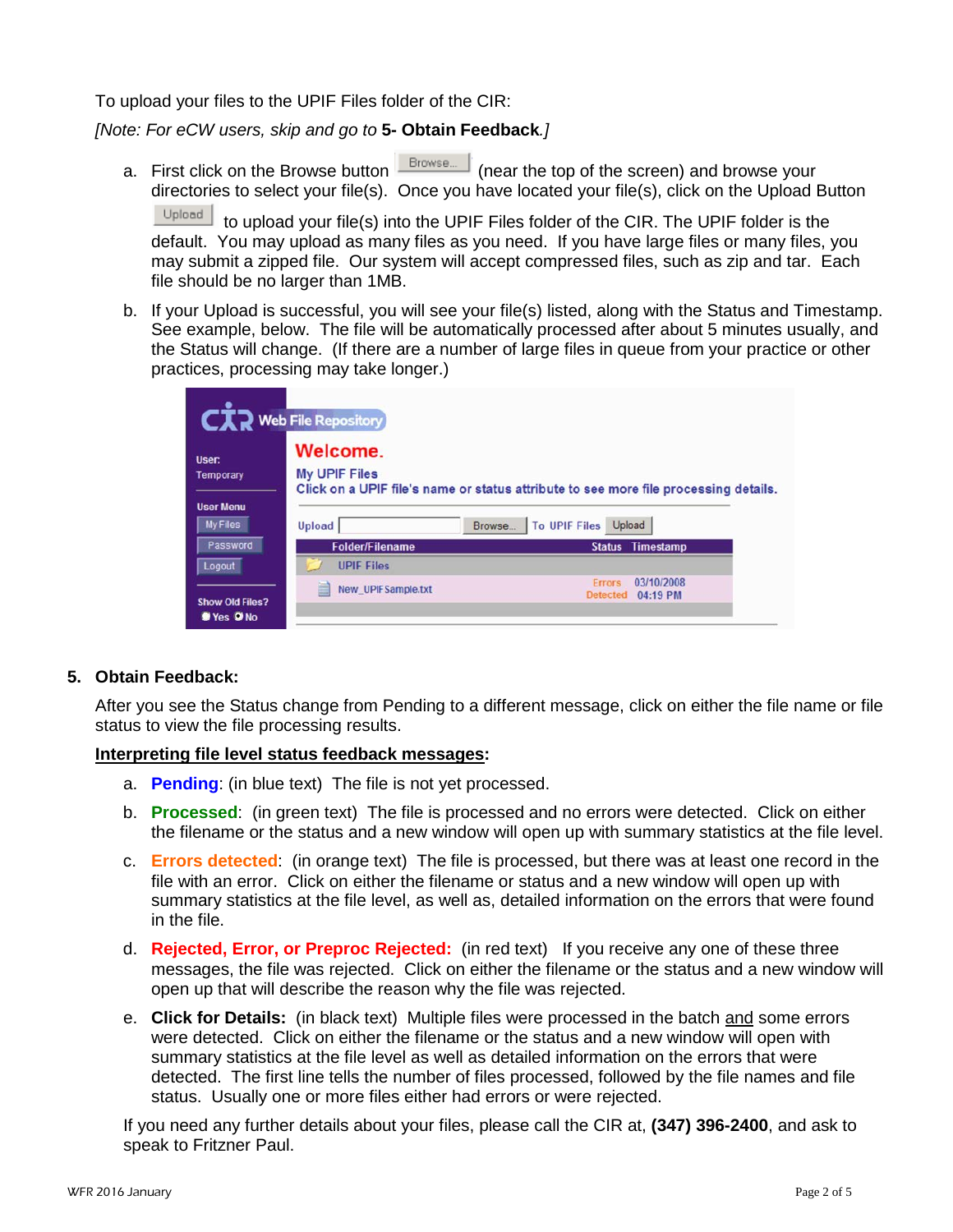## **Interpreting file summary statistics:**

## 1 UBL Log for file: New\_UPIFSample.txt

## 2 Number of results: 1

|         | <b>1 UBL Log for file: New_UPIFSample.txt</b>                                                                                                                                                 |                                                    |            |                |                |
|---------|-----------------------------------------------------------------------------------------------------------------------------------------------------------------------------------------------|----------------------------------------------------|------------|----------------|----------------|
|         | 2 Number of results: 1                                                                                                                                                                        |                                                    |            |                |                |
| 5<br>5a | 3 UPIF Preprocessed File: U9999Q99_080705016001 [detail]<br>Process Time: '03/10/2008 04:03:50'<br>Status: PROCESSED WITH REJECTED RECORDS<br>Message: Some UPIF records are rejected by UBL. |                                                    |            |                |                |
|         | 6 UPIF Details: U9999Q99_080705016001 [top]                                                                                                                                                   |                                                    |            |                |                |
| 7       | Date Completed                                                                                                                                                                                | 03/10/2008                                         |            |                |                |
| 8       | $#$ of Patients                                                                                                                                                                               | <b>Total</b><br>12<br>6                            | <b>New</b> |                |                |
| 9       | $\#$ of Immunizations                                                                                                                                                                         | <b>Total</b>                                       | New        |                |                |
|         |                                                                                                                                                                                               | 14                                                 | 12         |                |                |
|         | $10$ # of Rejected Records                                                                                                                                                                    | 4                                                  |            |                |                |
|         | $11$ Duplicate File?                                                                                                                                                                          | N                                                  |            |                |                |
|         | $12$ Min DOB                                                                                                                                                                                  | 03/19/1992                                         |            |                |                |
|         | $13$ Max DOB                                                                                                                                                                                  | 09/02/2006                                         |            |                |                |
|         | $14$ Min Imm Date                                                                                                                                                                             | 04/29/1993                                         |            |                |                |
|         | 15 Max Imm Date                                                                                                                                                                               | 02/10/2008                                         |            |                |                |
| 16      | Median # of days from immunization to entry into the CIR                                                                                                                                      | 392                                                |            |                |                |
|         | 17 DOB Year Distribution                                                                                                                                                                      | Year                                               |            | Count          | 96             |
|         |                                                                                                                                                                                               | 2006:                                              |            | 1              | 8.33%          |
|         |                                                                                                                                                                                               | 2005:                                              |            | 5              | 41.67%         |
|         |                                                                                                                                                                                               | 2004:                                              |            | 1              | 8.33%          |
|         |                                                                                                                                                                                               | 2003:                                              |            | 1              | 8.33%          |
|         |                                                                                                                                                                                               | 2001:                                              |            | 1              | 8.33%          |
|         |                                                                                                                                                                                               | 1999:<br>1997:                                     |            | 1<br>1         | 8.33%<br>8.33% |
|         |                                                                                                                                                                                               | 1992:                                              |            | 1              | 8.33%          |
| 18      |                                                                                                                                                                                               |                                                    |            |                |                |
|         | Vaccine Distribution                                                                                                                                                                          | <b>Vaccine</b>                                     |            | Count          | %              |
|         |                                                                                                                                                                                               | DTaP:                                              |            | $\overline{2}$ | 14.29%         |
|         |                                                                                                                                                                                               | DTaP (DAPTACEL):<br>DTaP NOS:                      |            | 1<br>1         | 7.14%<br>7.14% |
|         |                                                                                                                                                                                               | Hib NOS:                                           |            | 1              | 7.14%          |
|         |                                                                                                                                                                                               | Hib-PRP-T (ActHIB):                                |            | 1              | 7.14%          |
|         |                                                                                                                                                                                               | Hib/HepB (COMVAX):                                 |            | 2              | 14.29%         |
|         |                                                                                                                                                                                               | IPV:                                               |            | 2              | 14.29%         |
|         |                                                                                                                                                                                               | MMR:                                               |            | 1              | 7.14%          |
|         |                                                                                                                                                                                               | Pneumococcal conjugate (Prevnar):                  |            | 3              | 21.43%         |
| 19      | Records with Errors/Warnings                                                                                                                                                                  | <b>Error/Warning Reason</b>                        |            | Count          | %              |
|         |                                                                                                                                                                                               | required field left<br>empty:                      |            | 1              | 11.11%         |
|         |                                                                                                                                                                                               | unknown hispanic<br>indicator code:                |            | 2              | 22.22%         |
|         |                                                                                                                                                                                               | wrong field length<br>for a fixed-length<br>field: |            | 6              | 66.67%         |
|         |                                                                                                                                                                                               |                                                    |            |                |                |

(Continued on next page. )

# **Example: Explanation:**

- 1) Name of file you submitted.
- 2) Total # of batch files in the file.
- 3) File name given by CIR.
- 4) CIR process date and time of file.
- 5) Status of file.
	- a) Message about errors.
- 6) File Summary Details
- 7) Date file was produced by the practice.
- 8) Total # of patients represented in the file and number of new patients reported to the CIR.
- 9) Total # of immunizations in the file and number of new that were reported to the CIR.
- 10) Number of lines in the file that were rejected, includes patient demographics and/or immunizations. (See "Details of records with errors or warnings" below.)
- 11) Duplicate file-- was this file previously processed?
- 12) Minimum date of birth range in file.
- 13) Maximum date of birth range in file.
- 14) Minimum immunization date reported in file.
- 15) Maximum immunization date reported in file.
- 16) Median time from administration of immunization to date of entry to CIR.
- 17) Frequency distribution of DOB by year in the file.
- 18) Frequency distribution of immunizations reported in the file. Please inspect this section of the vaccines codes carefully to ensure that:
	- *a) All vaccines your practice administered is truly represented in the file*
	- *b) No deleted vaccines codes are used. (See list of CPT-CVX Codes.)*
- 19) Type, number and percent of errors/warnings. (See details below.)

3 of  $\overline{a}$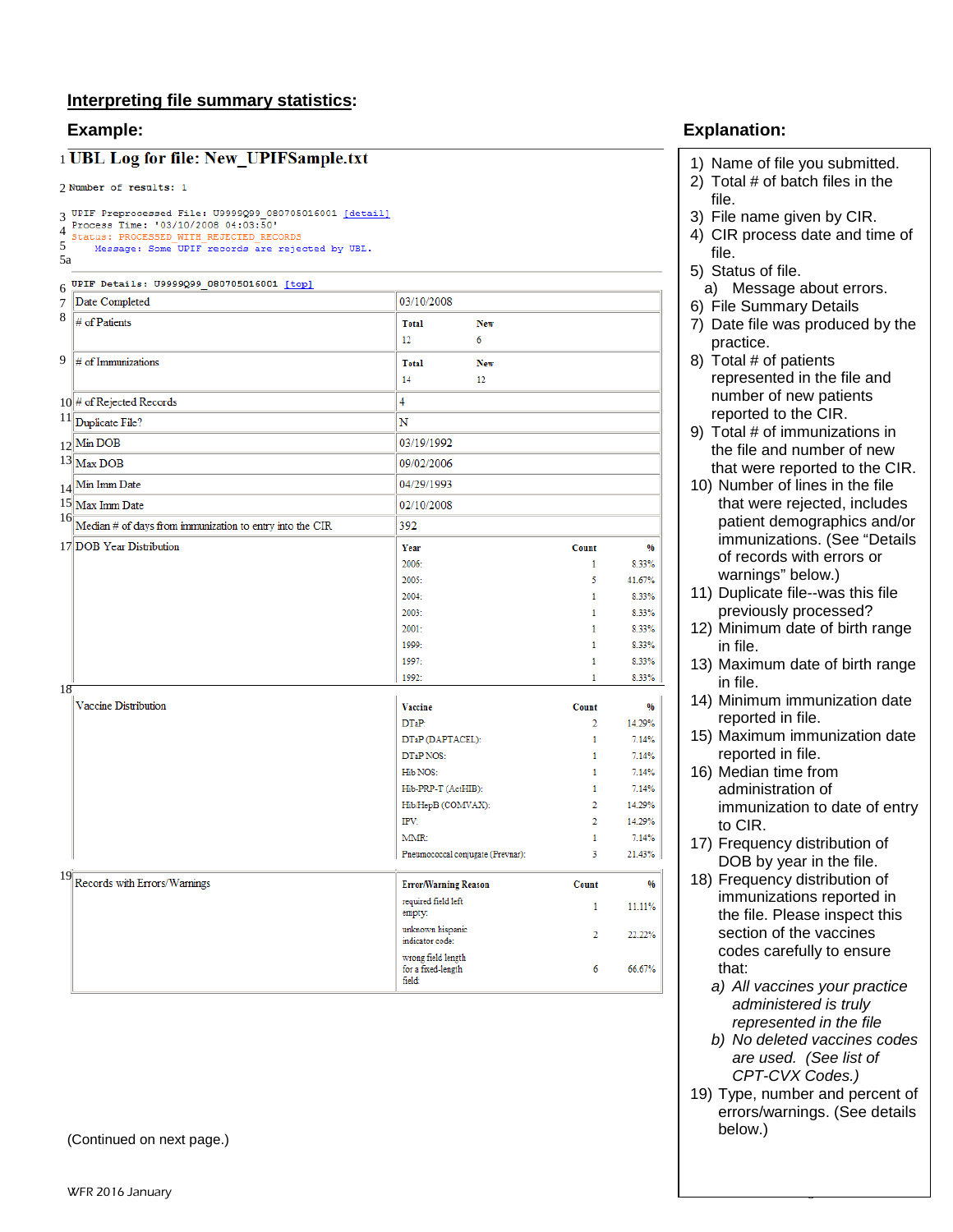(Continued from previous page.)

## 20 Details of records with errors or warnings - first  $5$  records for each field error or warning

### <!> markers indicate error/warning location. 21

- $22$ Note: errors are critical and result in rejecting the whole patient or immunization record while warnings result in rejecting the value in that field if it isn't required, but the patient or immunization record is still processed.
- Record Error/Warning Field Summary for: unknown hispanic indicator code  $23$
- see UPIF Reference Table for field specification details

| <b>Record Type</b>                  | <b>Field Position</b>                | <b>Total Records</b><br>with Errors/Warnings |
|-------------------------------------|--------------------------------------|----------------------------------------------|
| <b>Patient information records:</b> |                                      |                                              |
| warnings:                           |                                      |                                              |
|                                     | 31:                                  |                                              |
|                                     | Patient information record subtotal: |                                              |
|                                     | <b>Record total:</b>                 |                                              |

23a

 $^{23b}$  Example record data: 0000002|P|S|56076|AB12345C|12/12/2001|F|MINI|MOUSE|N|JONES|01/01/1960|||||125|N ONAME STREET|4A|NEW YORK|NY|11222||2121234567||MOUSE||MOUSE|||<!>9<!>|||||1|| - warning in patient information record. Field position: 31. Field value: Hispanic. Field type: char(1). Field required?: No. Field description: Must be Y (yes), N (no), or U (unknown).

0000009|P|S|67187|DE67890F|09/21/1999|M|BART|SIMPSON|N||08/21/1958|||||77|BROADW AY|3|NEWYORK|NY|11587||2129876543|MADGE|SIMPSON|HOMER|SIMPSON|||<!>9<!>|||||1||

 - warning in patient information record. Field position: 31. Field value: Hispanic. Field type: char(1). Field required?: No. Field description: Must be Y (yes), N (no), or U (unknown).

### Record Error/Warning Field Summary for: required field left empty  $24$ - see UPIF Reference Table for field specification details

| 24a | <b>Record Type</b>          | <b>Field Position</b>               | <b>Total Records</b><br>with Errors/Warnings |
|-----|-----------------------------|-------------------------------------|----------------------------------------------|
|     | Immunization event records: |                                     |                                              |
|     | errors:                     |                                     |                                              |
|     |                             | 9:                                  |                                              |
|     |                             | Immunization event record subtotal: |                                              |
|     |                             | <b>Record total:</b>                |                                              |

Example record data: 24b

 0000016|M|S|||05/31/1994|F|ROSA|<!><!>|||||||||41-03 VERNON BLVD #1F||LONG ISLAND CITY|NY|11101||3472323576|07/18/2006|115|V|JANE|ZUCKER|168661||C2492BA|AV B|9|||

error in immunization event record. Field position: 9. Field value: Last Name. Field type: varchar(25). Field required?: Yes. Field description: Patient's last name. Primary search key.

25 Record Error/Warning Field Summary for: wrong field length for a fixed-length field see UPIF Reference Table for field specification details

| <b>Record Type</b>                  | <b>Field Position</b>                | <b>Total Records</b><br>with Errors/Warnings |
|-------------------------------------|--------------------------------------|----------------------------------------------|
| <b>Patient information records:</b> |                                      |                                              |
| warnings:                           |                                      |                                              |
|                                     | 36:                                  |                                              |
|                                     | Patient information record subtotal: |                                              |
| Immunization event records:         |                                      |                                              |
| warnings:                           |                                      |                                              |
|                                     | 33:                                  |                                              |
|                                     | 31:                                  |                                              |
| errors:                             |                                      |                                              |
|                                     | 25:                                  |                                              |
|                                     | 26:                                  |                                              |
|                                     | 6:                                   |                                              |
| Immunization event record subtotal: |                                      | 5                                            |
|                                     | <b>Record total:</b>                 | 6                                            |

- 20) Details of records with errors or warnings.
- 21) **<!>** markers indicate where the error/warning was triggered. (Refer to CIR UPIF Specifications).
- 22) Note: Records with errors do not get loaded to the CIR, while records with warnings get loaded, but may represent an issue that should be fixed in your system.
- 23) Type of error/warning, i.e, "unknown hispanic indicator code."
	- a)Summary detail of error/warning, i.e., patient record or immunization record, field position, count of the error.
	- b)Example of the warning. In the two examples a number was incorrectly entered in a "Yes/No" field. (Field 31-refer to CIR UPIF specifications).
- 24) Type of error, i.e, "required field left empty."
	- a)Summary detail of error, i.e., patient record or immunization record, field position, count of the error.
	- b)Example of the error. In this example the last name of the patient, which is a required field is missing (Field 9- refer to CIR UPIF specifications).
- 25) Type of error, i.e, "wrong field length."
	- a)Summary detail of error, i.e., patient record or immunization record, field position, count of the error.